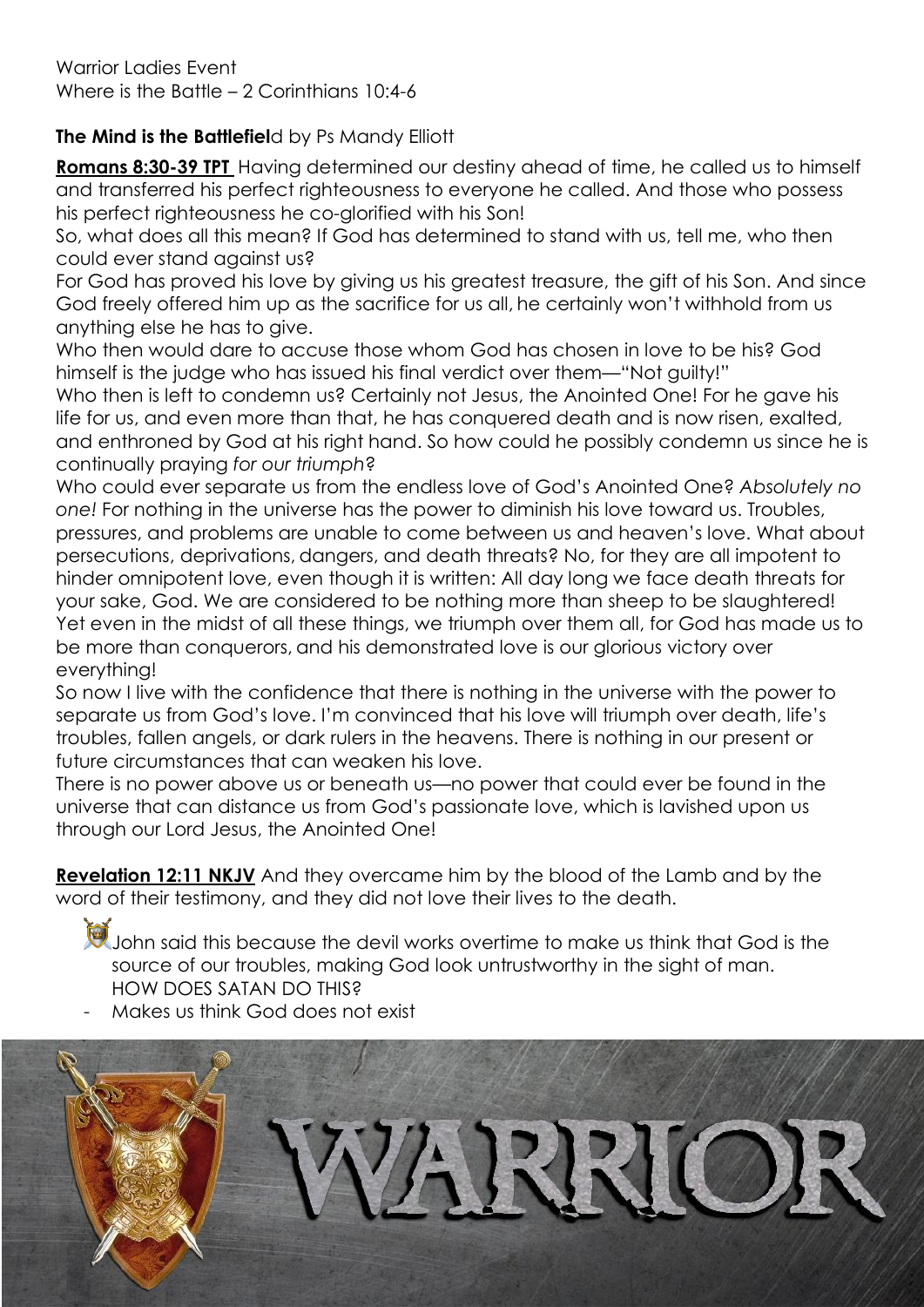- He makes us think that God is the sources of our pain and trouble
- His #1 function is to **accuse**; subtly seducing us with sin and then holding that sin against us... He suggests God to be a liar by saying "did God really say?"
- He convinces us we make the decision to sin, then he uses that very sin against us
- That accusation carries a sentence or **insinuation** that we now need to pay the **price** of that sin.
- On the heels of an **accusation** there is **punishment**...being a master accuser, he will get you feeling depressed and ashamed carrying the cost of the accusation even if it is not true.
- The accused or the **defendant** the one accepting the charge is basically saying "I **accept** this **charge** and in doing so **refutes** bail that has been placed for **release**, which is the **price** of the **blood** of Jesus at the cross [living under the weight of that sentence is saying that "I don't believe the cost of Jesus' blood was enough and that it clearer my charge."



Jesus was our sin offering

- Sin and sin offering go together because when one sins the must be a **sin offering**.
- We relate to Jesus being our sin offering at the cross where His blood was shed.
- If you can't relate to this, you will land up paying with your health, well-being, your finances and your relationships or family.

WHAT IS OUR DEFENSE?

- The Gospel of Jesus Christ tells us that we have been made the **righteousness** of God in Christ Jesus

**James 4:7 NKJV** Therefore submit to God. Resist the devil and he will flee from you. Jesus became sin - we became righteous

**2 Corinthians 5:21NKJV** For He made Him who knew no sin *to be* sin for us, that we might become the righteousness of God in Him.

An adversary is an opponent who is anti the law. The devil uses legal terms against us, accusing us with half-truths.

**Genesis 3:1 NKJV** Now the serpent was more cunning than any beast of the field which the Lord God had made. And he said to the woman, "Has God indeed said, 'You shall not eat of every tree of the garden'?"

- **Accusing** God; **deceiving** Adam, making Adam and Eve feel guilty and naked when God called them, and in their human effort they covered up with leaves
- God said **blood covers sin**, He covers them with the skin of an animal and the sin offering was made

**SERAPHIM** 

- **Ezekiel 28:12-19 NKJV**
- Lucifer was the most beautiful and wise above all. He was **anointed** to cover God's

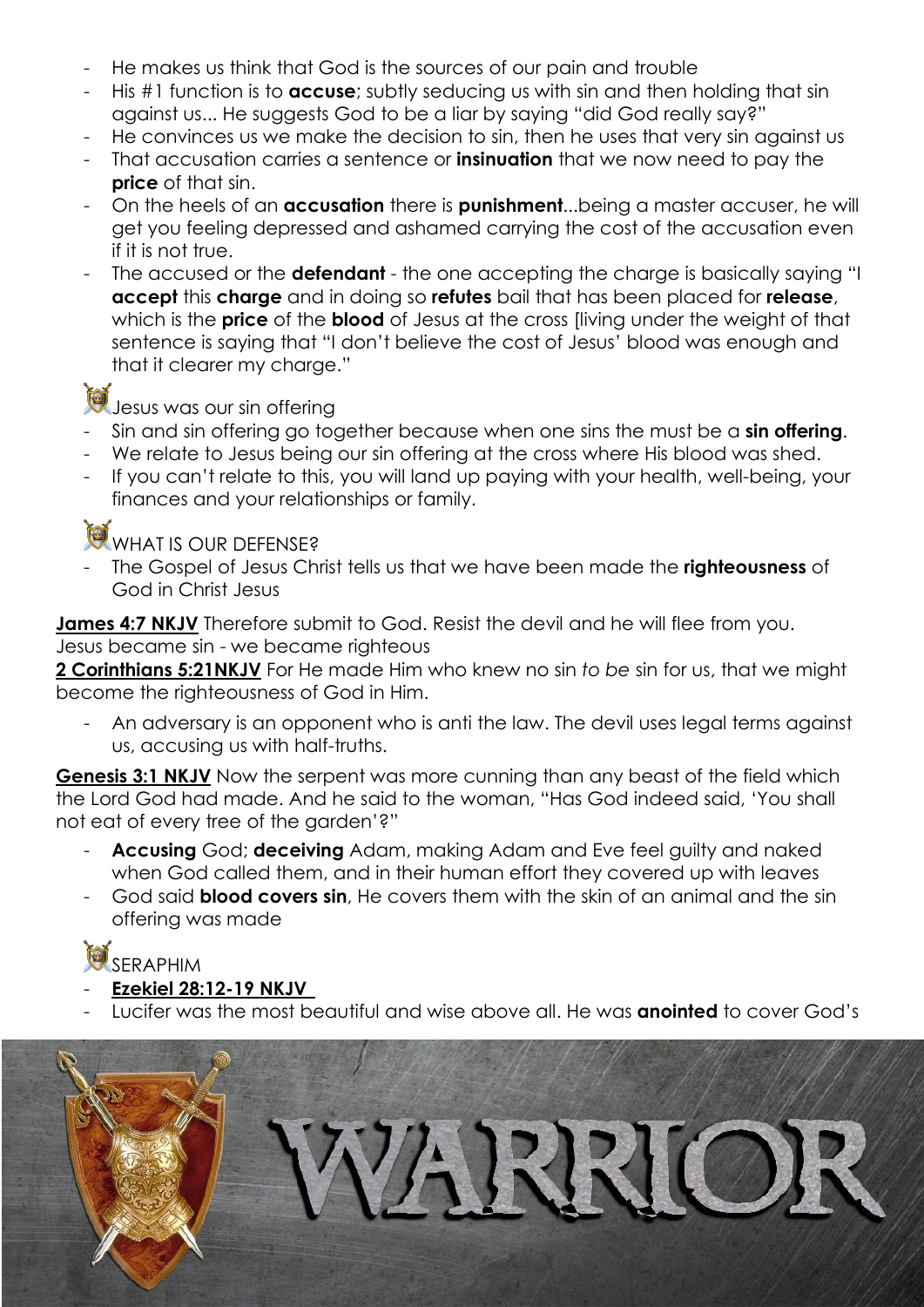righteousness, mercy and holiness; anointed to **worship**.

- When sin entered in through **pride** God cast him out of the heavens to crawl on his belly

## CREATION

- God decides to makes man, to worship Him and with whom He can have a **relationship**
- He **esteems** man **higher** than the angels; gives him the authority to **rule** the earth the same earth Lucifer roamed freely upon.



- Satan becomes **enraged**; devising a plot **against** God through Adam
- Satan takes Adam's authority, God and can't break His word so Adam must now live **under** the **power** of Satan which has been **handed** over. Legally satan is lord of the earth
- **Job 2.2-10** We clearly see two forces at war for Job's character: God and satan. The other elements, friends, family and fortune, become devices and ultimately casualties of satan's attack. The enemy wants your soul and to get your soul he will attack your **character**, because character is the **personality** of your soul.

**Joshua 24:15 NKJV** And if it seems evil to you to serve the Lord, choose for yourselves this day whom you will serve, whether the gods which your fathers served that *were* on the other side of the River, or the gods of the Amorites, in whose land you dwell. But as for me and my house, we will serve the Lord."

**Character** is based on a **deep** reverence for God's goodness, mercy and grace, esteem for the truth and the **accuracy** of God's Word and the **fellowship** of the body of Christ - the **Church**.

The enemy may attack your **core** beliefs **through** your family, friends, career and health.

Perhaps you are thinking you **don't** want a **war** with the devil—that a **peaceful coexistence** is fine, unfortunately this war was started long before we were born, before the creation of the world; after suffering an early setback in Eden, humankind was **re-empowered** by Jesus' sacrifice on the cross to resist and **fight** this foe.

Now your choice is to become a **casualty** or a **conqueror** – a Warrior There are no two neutral parties in this war:- you must take a side.

**Luke 16:13 NKJV** "No servant can serve two masters; for either he will hate the one and love the other, or else he will be loyal to the one and despise the other. You cannot serve God and mammon."

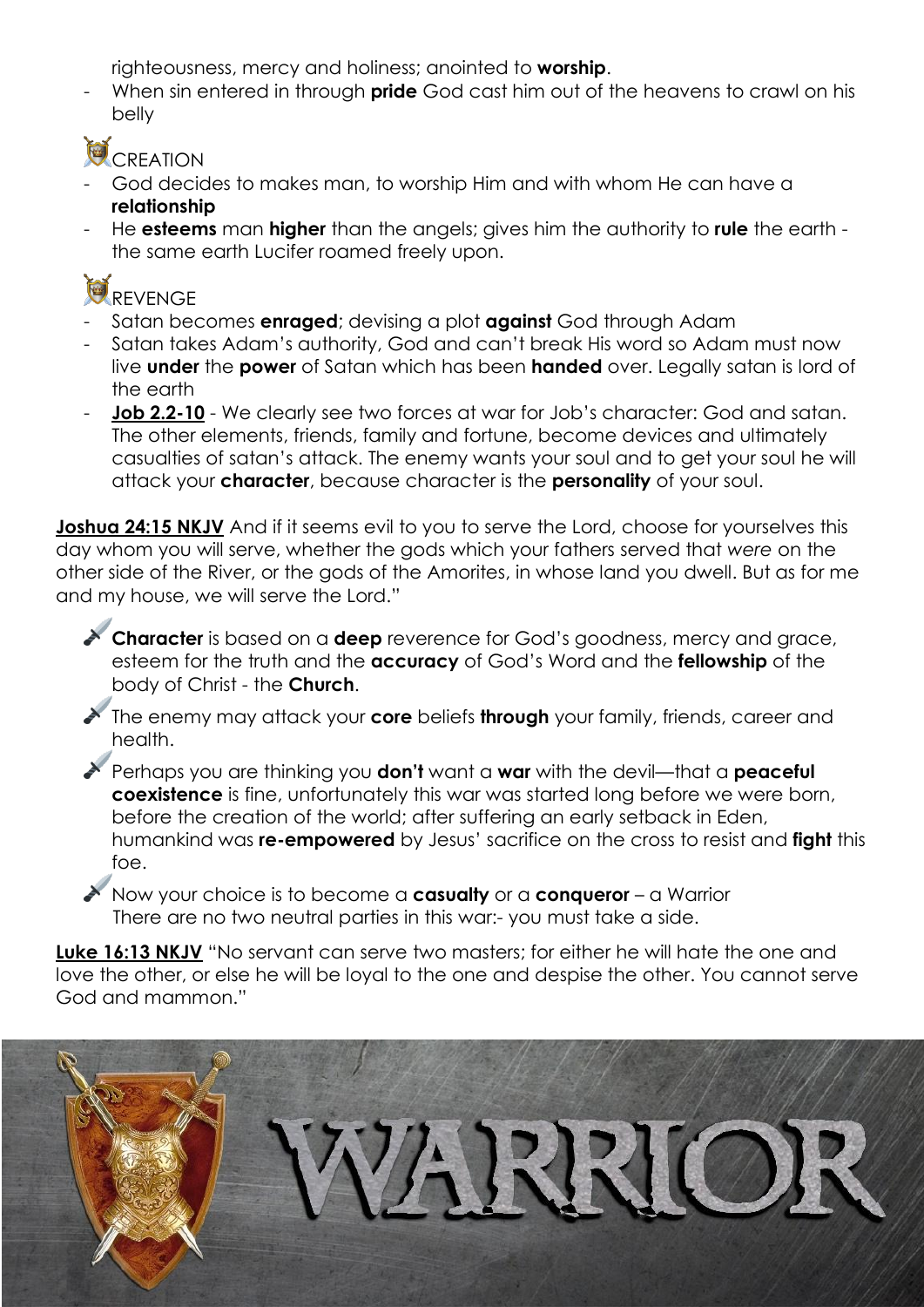- The book off Job gives us a brief and rare glimpse of the spirit realm
- satan is our deadly enemy; until we are born into the Kingdom of God we are defenseless against his evil
- However after we become children of God we have God-given power and authority over Satan's schemes

**Luke 10:19 NKJV** "Behold I have given you power over serpents and scorpions and all power over the enemy and nothing shall by any means hurt you."

- Only when God enables us with His Supernatural power can we prevail against satan.

**Ephesians 6:12 NKJV** For we do not wrestle against flesh and blood, but against principalities, against powers, against the rulers of the darkness of this age, against spiritual hosts of wickedness in the heavenly places.

Because of Jesus and the cross, we are adopted. Because we have been adopted, we have a better relationship with God than any Old Testament person could ever have had

**Romans 8:16 NKJV** The Spirit Himself bears witness with our spirit that we are children of God,

**John 15:15 NKJV** No longer do I call you servants, for a servant does not know what his master is doing; but I have called you friends, for all things that I heard from My Father I have made known to you.

## BATTLE STRATEGY

Satan creates condemnation, places blame on you, when he accuses you he strips you of your identity to fight and the authority that you fight in. **John 10:10 NKJV** The thief does not come except to steal, and to kill, and to destroy. I have come that they may have life, and that they may have *it* more abundantly.



Sin always has a COST. Satan puts the guilt of sin on us and we pay the price. Our bodies and minds were not designed to carry this sin, so we begin to deteriorate we become sick with the weight of sin. If not covered someone must still pay and therefore we pay the price if we don't allow Christ's blood to cover our sin, we remain uncovered.

- This war is waged in the mind....
- As long as Satan has got you thinking you're worthless and ashamed, then he can keep you worrying and without rest
- God began to roll out His plan in Jesus as He replaces the death of an animal sacrifice with a human sacrifice - He gave up His son for us which is the price for sin and our redemption.